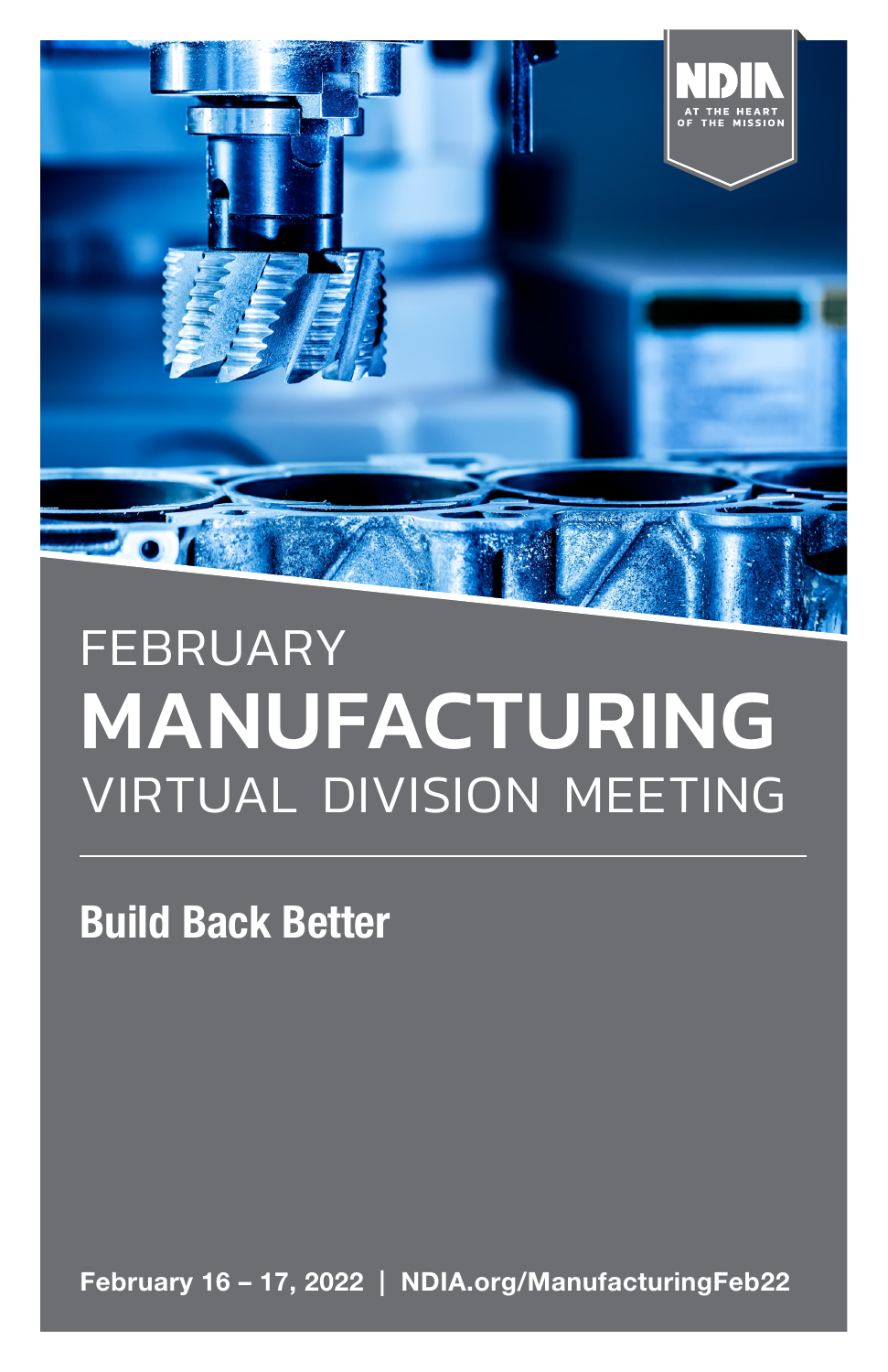## EVENT INFORMATION

## SURVEY AND PARTICIPANT LIST

You will receive via email a survey and list of participants (name and organization) after the conference. Please complete the survey to make our event even more successful in the future.

## EVENT CONTACT

Krystal Heard Meeting Planner (703) 247-2558 | kheard@NDIA.org George Webster Program Manager, Divisions (703) 247-9491 | gwebster@NDIA.org

## HARASSMENT STATEMENT

NDIA is committed to providing a professional environment free from physical, psychological and verbal harassment. NDIA will not tolerate harassment of any kind, including but not limited to harassment based on ethnicity, religion, disability, physical appearance, gender, or sexual orientation. This policy applies to all participants and attendees at NDIA conferences, meetings and events. Harassment includes offensive gestures and verbal comments, deliberate intimidation, stalking, following, inappropriate photography and recording, sustained disruption of talks or other events, inappropriate physical contact, and unwelcome attention. Participants requested to cease harassing behavior are expected to comply immediately, and failure will serve as grounds for revoking access to the NDIA event.

## EVENT CODE OF CONDUCT

NDIA's Event Code of Conduct applies to all National Defense Industrial Association (NDIA), National Training & Simulation Association (NTSA), and Women In Defense (WID) meeting-related events, whether in person at public or private facilities, online, or during virtual events. NDIA, NTSA, and WID are committed to providing a productive and welcoming environment for all participants. All participants are expected to abide by this code as well as NDIA's ethical principles and practices. Visit NDIA.org/ CodeOfConduct to review the full policy.

## ANTI-TRUST STATEMENT

The NDIA has a policy of strict compliance with federal and state antitrust laws. The antitrust laws prohibit competitors from engaging in actions that could result in an unreasonable restraint of trade. Consequently, NDIA members must avoid discussing certain topics when they are together at formal association membership, board, committee, and other meetings and in informal contacts with other industry members: prices, fees, rates, profit margins, or other terms or conditions of sale (including allowances, credit terms, and warranties); allocation of markets or customers or division of territories; or refusals to deal with or boycotts of suppliers, customers or other third parties, or topics that may lead participants not to deal with a particular supplier, customer or third party.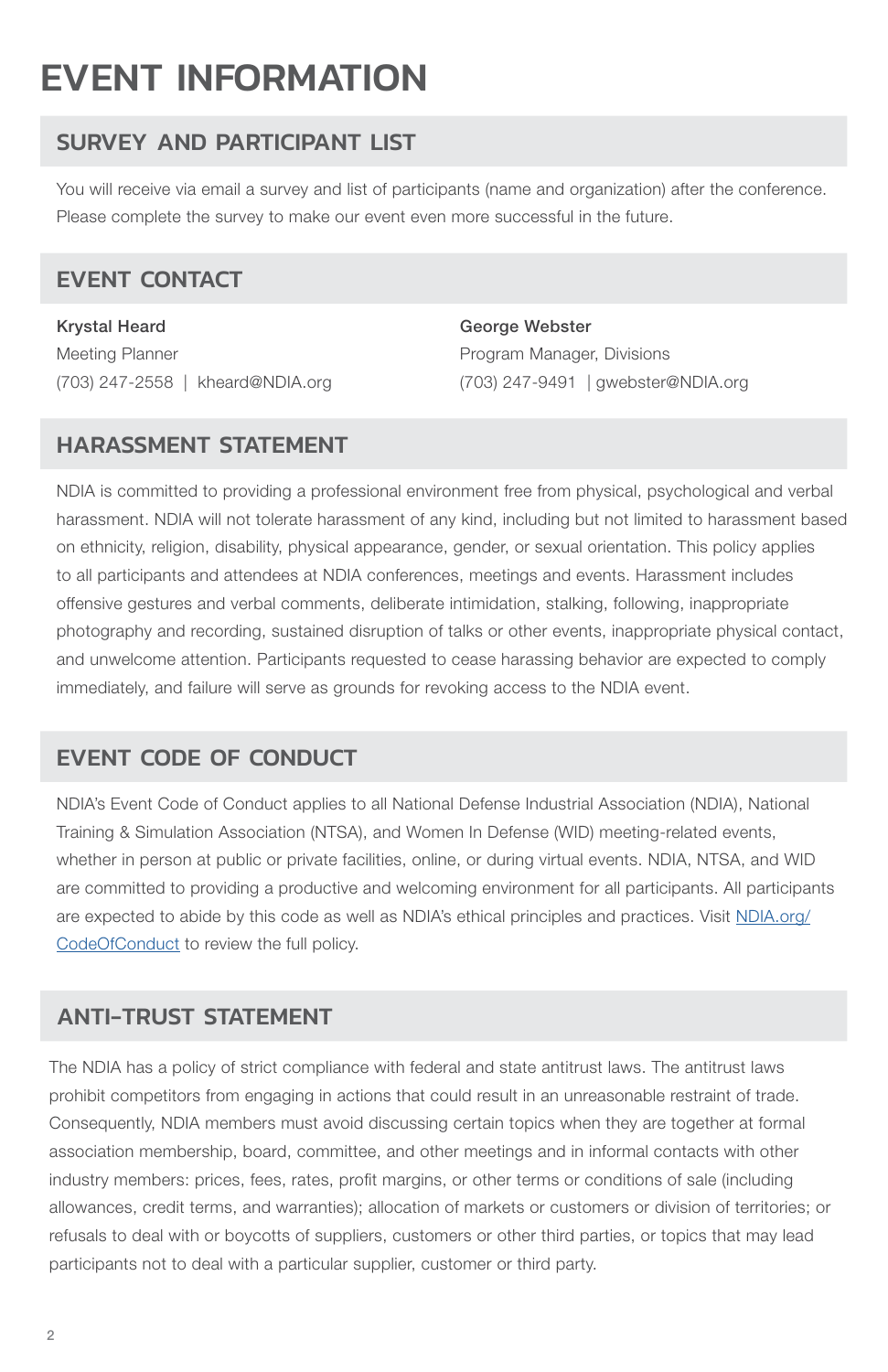



## WEDNESDAY, FEBRUARY 16

### 9:00 – 9:20 am WELCOME & INTRODUCTIONS

## Gary Fleegle

President and Chief Executive Officer National Center for Defense Manufacturing and Machining Chair, Manufacturing Division, NDIA

## 9:20 - 10:20 am **EMERGING TECHNOLOGIES AND MANUFACTURING** CHALLENGES

#### Dr. Mark Lewis

Executive Director, Emerging Technologies Institute

## 10:20 – 11:15 am THE IMPACT OF *BUILD BACK BETTER* ON INDUSTRY

Ronald Oleynik Partner, Holland & Knight

#### Jim Segelstrom

Chief Executive Officer, McNally Industries, LLC

### 11:15 – 11:20 am BRFAK

### 11:20 am – 12:00 pm SMALL BUSINESS BRIEFING

Todd Brassard Vice President and Chief Operation Officer, Calumet Electronics Corporation

#### Dr. Meredith LaBeau

Chief Technology Officer, Calumet Electronics Corporation

## 12:00 – 1:00 pm LUNCH

## 1:00 – 2:00 pm DoD MANUFACTURING INSTITUTES PHASE II STUDY - NATIONAL ACADEMY

#### Dr. Bill Bonvillian

Lecturer, Massachusetts Institute of Technology Senior Director, Special Projects, Massachusetts Institute of Technology's Office of Open-Learning

#### Dr. Mike McGrath

Independent Consultant, McGrath Analytics, LLC

#### Ben Wang

Gwaltney Chair in Manufacturing Systems, Georgia Tech Executive Director, Georgia Tech Manufacturing Institute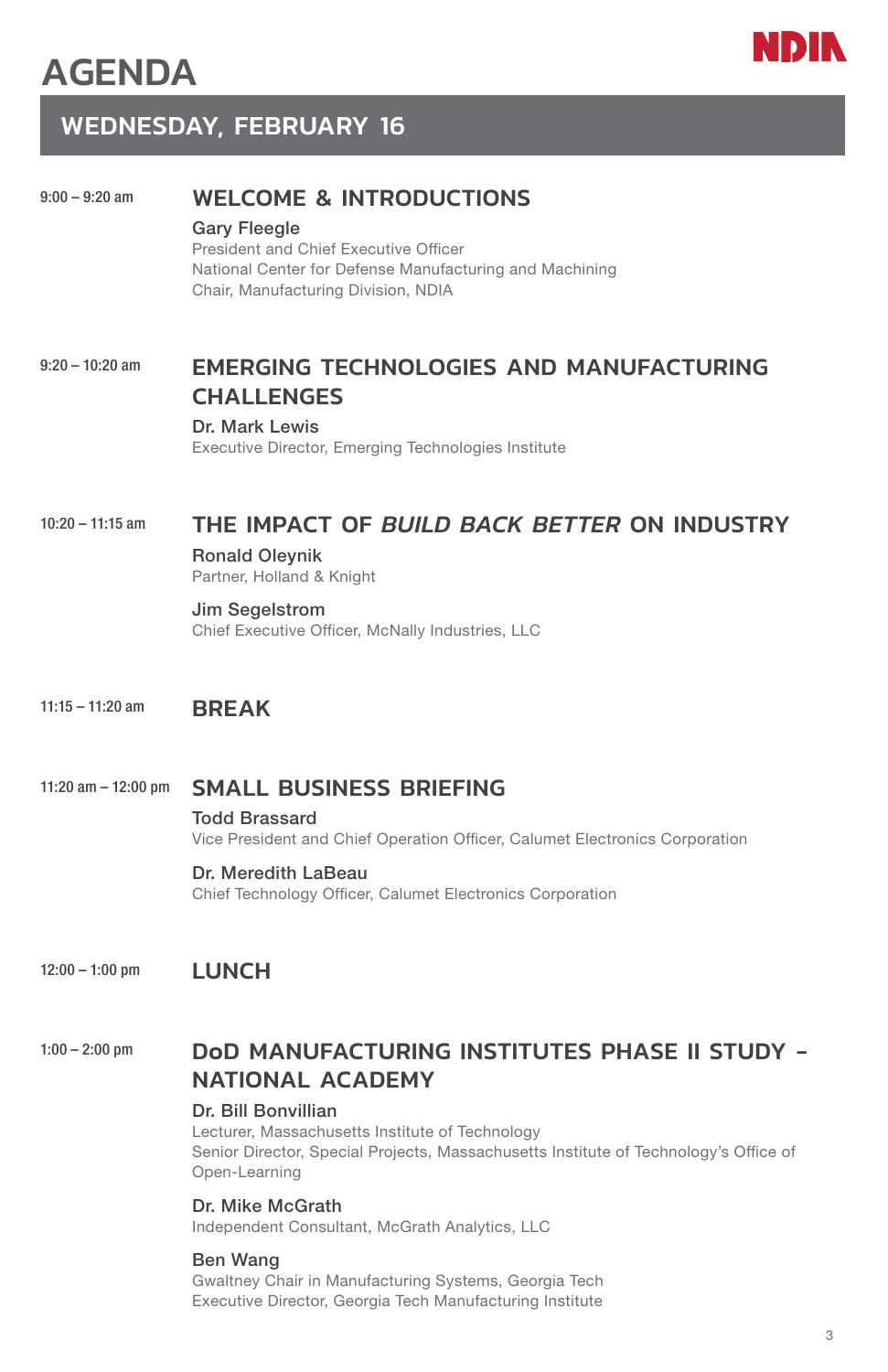## 2:00 – 2:30 pm SMALL BUSINESS, NEW TECHNOLOGY – CYBER PROTECTION IMPLEMENTATION

Richard Robinson Chief Executive Officer, Cynalytica, Inc.

2:30 - 2:40 pm **BREAK** 

## 2:40 – 3:40 pm **KEYNOTE SPEAKER**

Gen Hawk Carlisle, USAF (Ret) President & CEO, NDIA

#### Dr. Elisabeth Reynolds

Special Assistant to the President for Manufacturing and Economic Development at the National Economic Council

## 3:40 - 3:50 pm CLOSING REMARKS

#### Gary Fleegle

President and Chief Executive Officer National Center for Defense Manufacturing and Machining Chair, Manufacturing Division, NDIA

## THURSDAY, FEBRUARY 17

## 8:00 - 8:15 am **DAY 1 REVIEW & DAY 2 AGENDA**

#### Gary Fleegle

President and Chief Executive Officer National Center for Defense Manufacturing and Machining Chair, Manufacturing Division, NDIA

## 8:15-9:15 am STATUS OF INDUSTRIAL POLICY INITATIVES

#### Adele Ratcliff

Director, Industrial Base Analysis and Sustainment (IBAS) Program, Office of Industrial Policy

#### Andy Davis

Chief Technical Officer, Industrial Base Assessment and Sustainment (IBAS) Program, Office of Industrial Policy

## 9:15 – 9:45 am BIOTECHNOLOGY/BIOMADE

Angela Campo Deputy Program Manager, AFRL

#### Dr. Douglas Friedman

Chief Executive Officer, BioMADE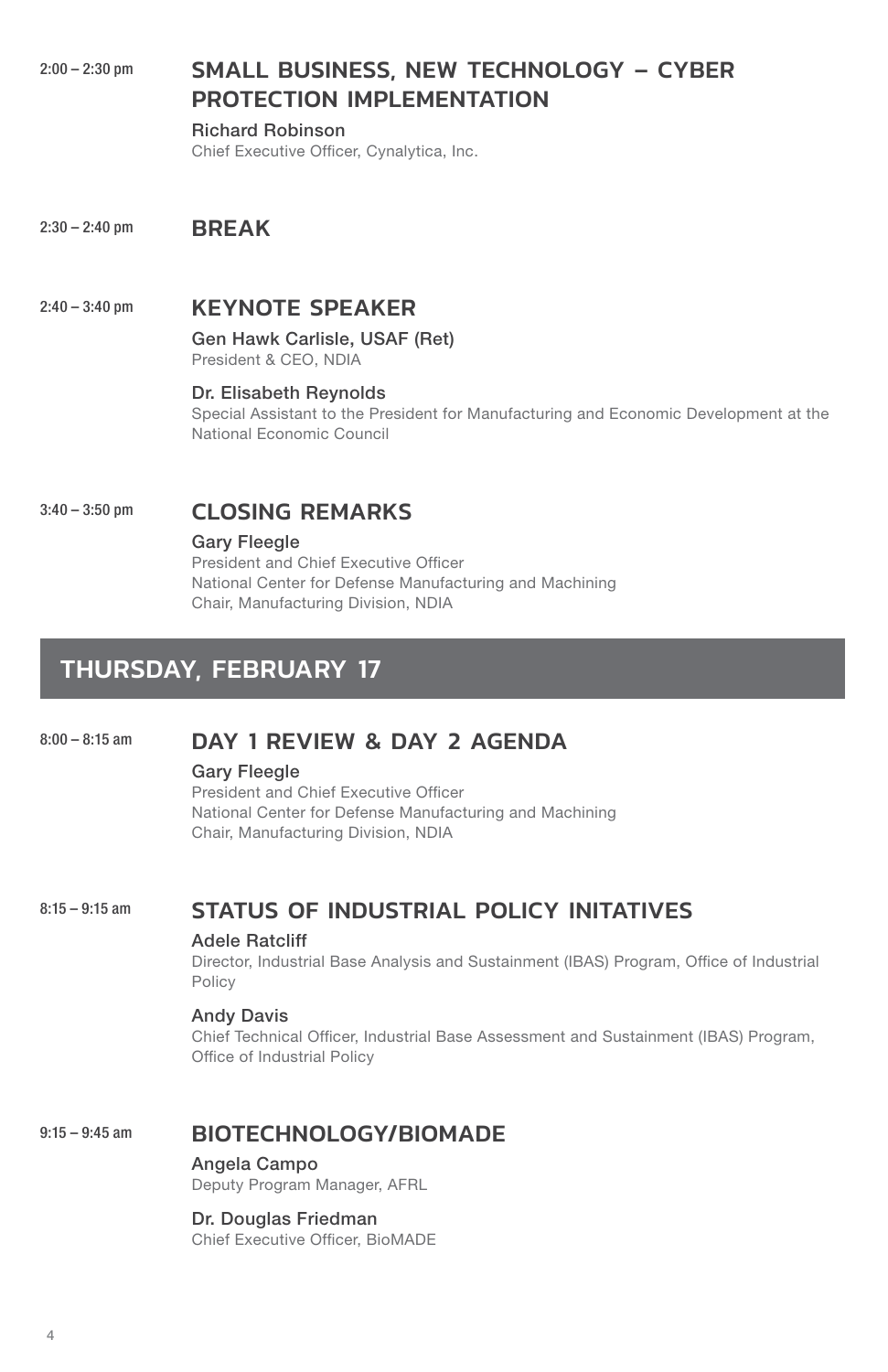9:45 – 9:50 am **BREAK** 



## 9:50 – 10:20 am WORKFORCE DEVELOPMENT IN DEFENSE

#### Mike Sale

Operations Management, L3Harris Technologies

## 10:20 – 11:00 am PARTNERING FOR RAPID INNOVATION AND SCALING: CULTURAL, PROCESS AND DATA CHALLENGES

#### Dr. Charlene Stokes

Science and Technology-I Partnerships Division, U.S. Army Combat Capabilities Development Command

11:00 - 11:10 am CLOSING REMARKS

#### Gary Fleegle

President and Chief Executive Officer National Center for Defense Manufacturing and Machining Chair, Manufacturing Division, National Defense Industrial Association

## **BIOGRAPHIES**



## DR. ELISABETH REYNOLDS

*Special Assistant to the President for Manufacturing and Economic Development* National Economic Council

Dr. Elisabeth B. Reynolds works on issues related to systems of innovation, regional economic

development and industrial competitiveness. She has focused in particular on the theory and practice of cluster development and regional innovation systems and advises several organizations in this area. Her current research focuses on the pathways that U.S. entrepreneurial firms take in scaling production-related technologies, as well as advanced manufacturing, including the globalization of the biomanufacturing industry. She is a member of the Massachusetts Advanced Manufacturing Collaborative Executive Committee.

Before coming to MIT for her Ph.D., Ms. Reynolds was the Director of the City Advisory Practice at the Initiative for a Competitive Inner City (ICIC), a non-profit founded by Professor Michael Porter focused on job and business growth in urban areas.

She has an A.B. from Harvard in Government and was the Fiske Scholar at Trinity College, Cambridge. She holds a MSc. from the University of Montreal in Economics and a Ph.D. from MIT in Urban and Regional Studies.